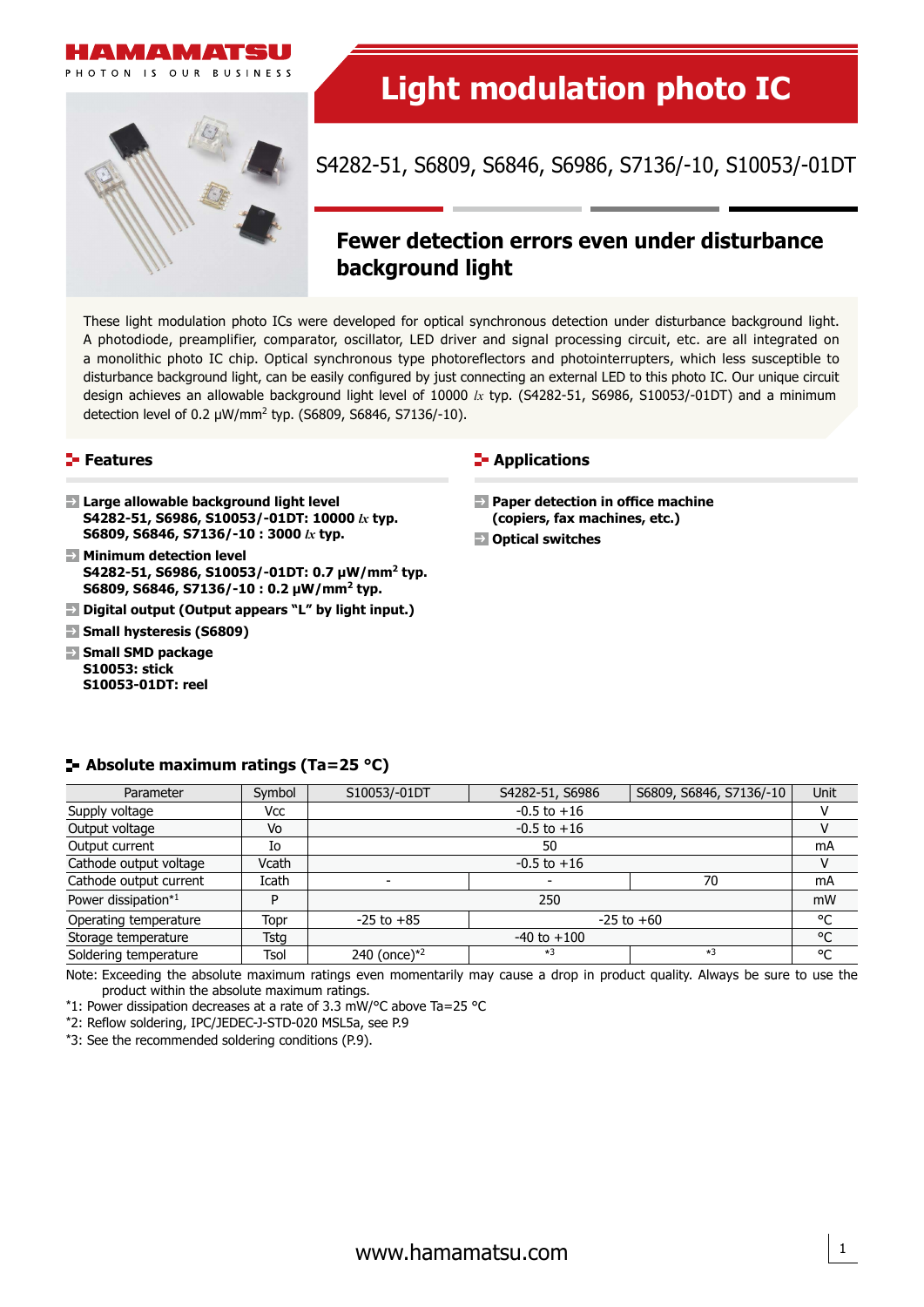

## **P**-Directivity



KPICB0342EA

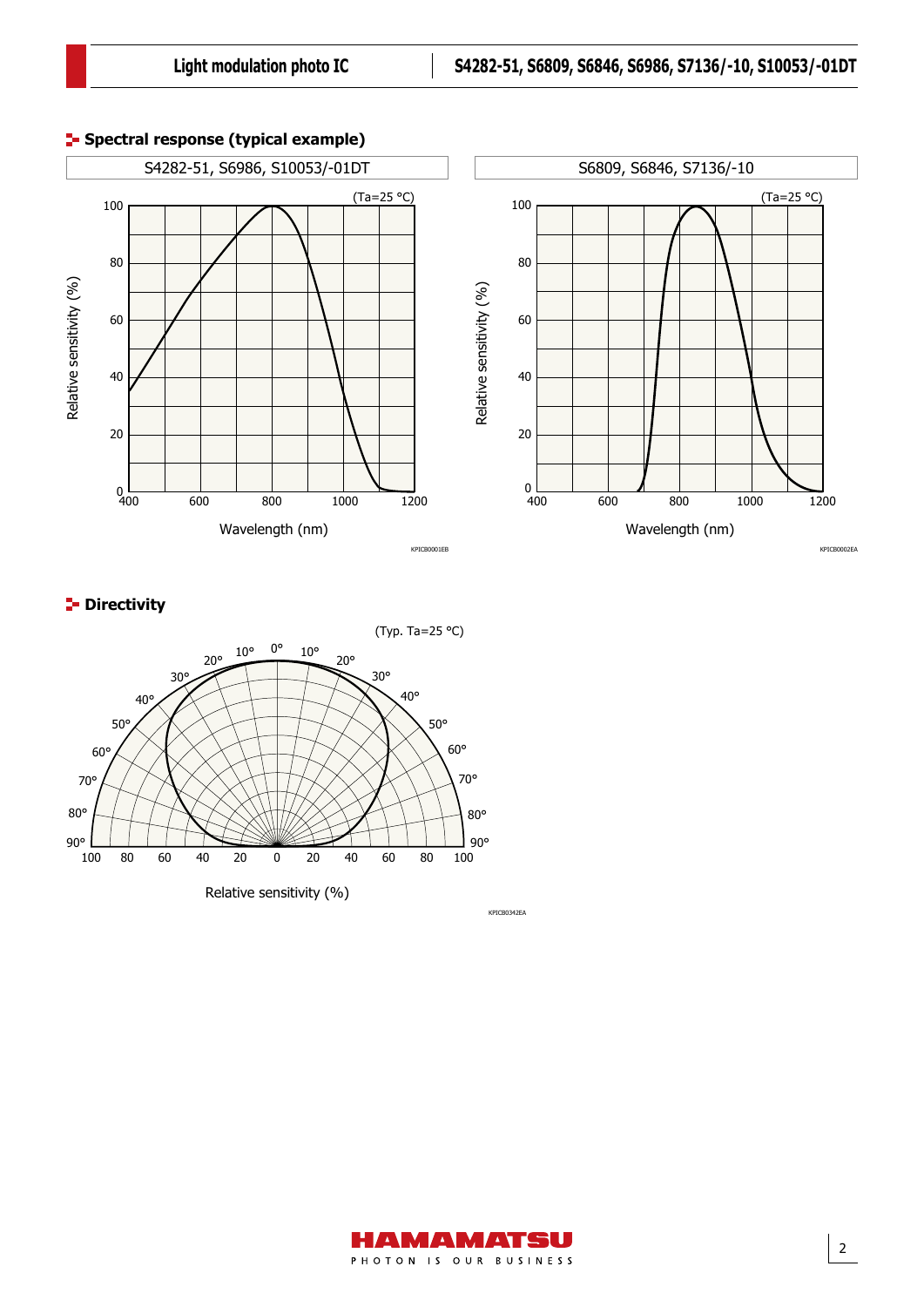## **Electrical and optical characteristics (Ta=25 °C, Vcc=5 V)**

| Parameter |                                        |            | Condition                                                                                  | S4282-51, S6986, S10053/-01DT                                          |                          |                | S6809, S6846, S7136/-10                                   |                |                          | <b>Unit</b>             |  |  |
|-----------|----------------------------------------|------------|--------------------------------------------------------------------------------------------|------------------------------------------------------------------------|--------------------------|----------------|-----------------------------------------------------------|----------------|--------------------------|-------------------------|--|--|
|           |                                        | Symbol     |                                                                                            | Output: built-in pull-up resistor*2<br>Cathode: constant current drive |                          |                | Output: open collector*3<br>Cathode: open collector drive |                |                          |                         |  |  |
|           |                                        |            |                                                                                            | Min.                                                                   | Typ.                     | Max.           | Min.                                                      | Typ.           | Max.                     |                         |  |  |
|           | Supply voltage                         | Vcc        |                                                                                            | 4.5                                                                    | $\overline{\phantom{a}}$ | 16             | 4.5                                                       | $\blacksquare$ | 16                       | $\vee$                  |  |  |
|           | Current consumption                    | Icc        | Vo, LED terminals<br>lopen                                                                 |                                                                        | $\overline{4}$           | 11             |                                                           | 4              | 11                       | mA                      |  |  |
|           | Low level<br>output voltage            | <b>VOL</b> | $IOL = 16$ mA                                                                              |                                                                        | 0.2                      | 0.4            |                                                           | 0.2            | 0.4                      | v                       |  |  |
| Output    | High level                             |            |                                                                                            | 4.9                                                                    | $\frac{1}{2}$            |                |                                                           |                |                          | $\vee$                  |  |  |
|           | output voltage                         | <b>VOH</b> | 4.7 k $\Omega$ between<br>Vcc and Vo                                                       |                                                                        |                          |                | 4.5                                                       |                |                          | v                       |  |  |
|           | Low level<br>output voltage            | Vcath      | Icath=40 mA                                                                                |                                                                        |                          |                |                                                           | $\blacksquare$ | 0.8                      | V                       |  |  |
| Cathode   | Low level<br>output current            | Icath      | Vcath= $1.2$ V                                                                             | 15<br>35<br>60                                                         |                          |                |                                                           | mA             |                          |                         |  |  |
|           | Pulse cycle                            | Tp         |                                                                                            | 65                                                                     | 130                      | 220            | 65                                                        | 130            | 220                      | μs                      |  |  |
|           | Pulse width                            | Tw         |                                                                                            | 4                                                                      | 8                        | 13.7           | 4                                                         | 8              | 13.7                     | μs                      |  |  |
|           | $H\rightarrow L$ threshold light level | <b>EHL</b> | lλ=940 nm<br>No background light                                                           |                                                                        | 0.7                      | 2              |                                                           | 0.2            | 1.0                      | $\mu$ W/mm <sup>2</sup> |  |  |
|           |                                        |            |                                                                                            |                                                                        |                          |                | 0.45                                                      | 0.65           | 0.95                     |                         |  |  |
|           | Hysteresis                             |            |                                                                                            | 0.45                                                                   | 0.65                     | 0.95           | 0.65<br>$($ S6809 $)$                                     | 0.8<br>(56809) | 0.95<br>(56809)          |                         |  |  |
|           | Frequency response                     | f          |                                                                                            | 0.5                                                                    | 1.25                     | $\blacksquare$ | 0.5                                                       | 1.25           |                          | kHz                     |  |  |
|           | Allowable background<br>light level    | Ex         | Signal light: 5 µW/mm <sup>2</sup> ,<br>λp=940 nm<br>Background light:<br>"A" light source | 5000                                                                   | 10000                    |                | 2000                                                      | 3000           | $\overline{\phantom{a}}$ | lx                      |  |  |









\*3:





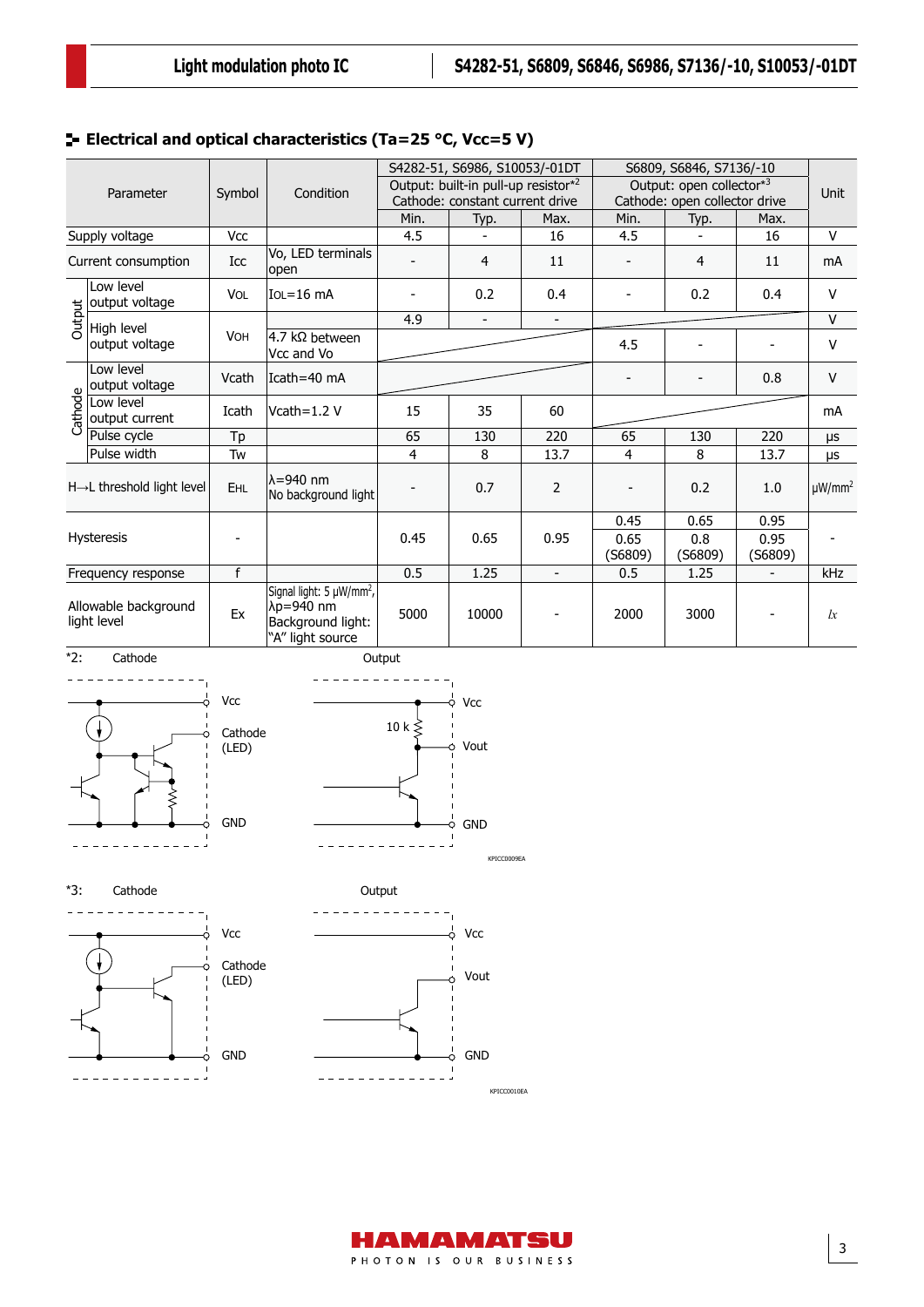#### **Block diagram and internal functions**

Block diagram and internal functions (S6986, S6846, S4282-51, S7136)



Truth table

| Input     | Output level |
|-----------|--------------|
| Light on  | low          |
| Light off | high         |

(a) Oscillator and timing signal generator

The oscillator produces a reference oscillation output by charging and discharging the built-in capacitor with constant current. The oscillation output is fed to the timing signal generator, which then creates LED drive pulses and various timing pulses for digital signal processing.

KPICC0002EA

(b) LED driver circuit

KPICC0002EA This circuit drives an external LED using the LED drive pulses created by the timing signal generator. The duty cycle is 1/16. (c) Photodiode and preamplifier circuit

The photodiode is formed on the same monolithic chip. A photocurrent generated in the photodiode is converted to a voltage by a preamplifier circuit. The preamplifier circuit uses an AC amplifier to expand the dynamic range versus DC or low-frequency background light, without impairing signal detection sensitivity.

(d) Capacitive coupling, buffer amplifier and reference voltage generator Capacitive coupling removes low-frequency noise and also cancels the DC offset in the preamplifier. The buffer amplifier boosts the signal up to the comparator level, and the reference voltage generator produces a comparator level voltage.

#### (e) Comparator circuit

The comparator circuit has a hysteresis function to prevent chattering caused by small fluctuations in the input light.

(f) Signal processing circuit

The signal processing circuit consists of a gate circuit and digital integrator circuit. The gate circuit discriminates input pulses during synchronous detection, to prevent operational errors caused by asynchronous background light. Background light which is synchronized with the signal detection timing cannot be eliminated by the gate circuit, but is canceled out by the digital integrator circuit at the latter stage.

(g) Output circuit

This circuit serves as an output buffer for the signal processing circuit and outputs the signal to an external circuit.

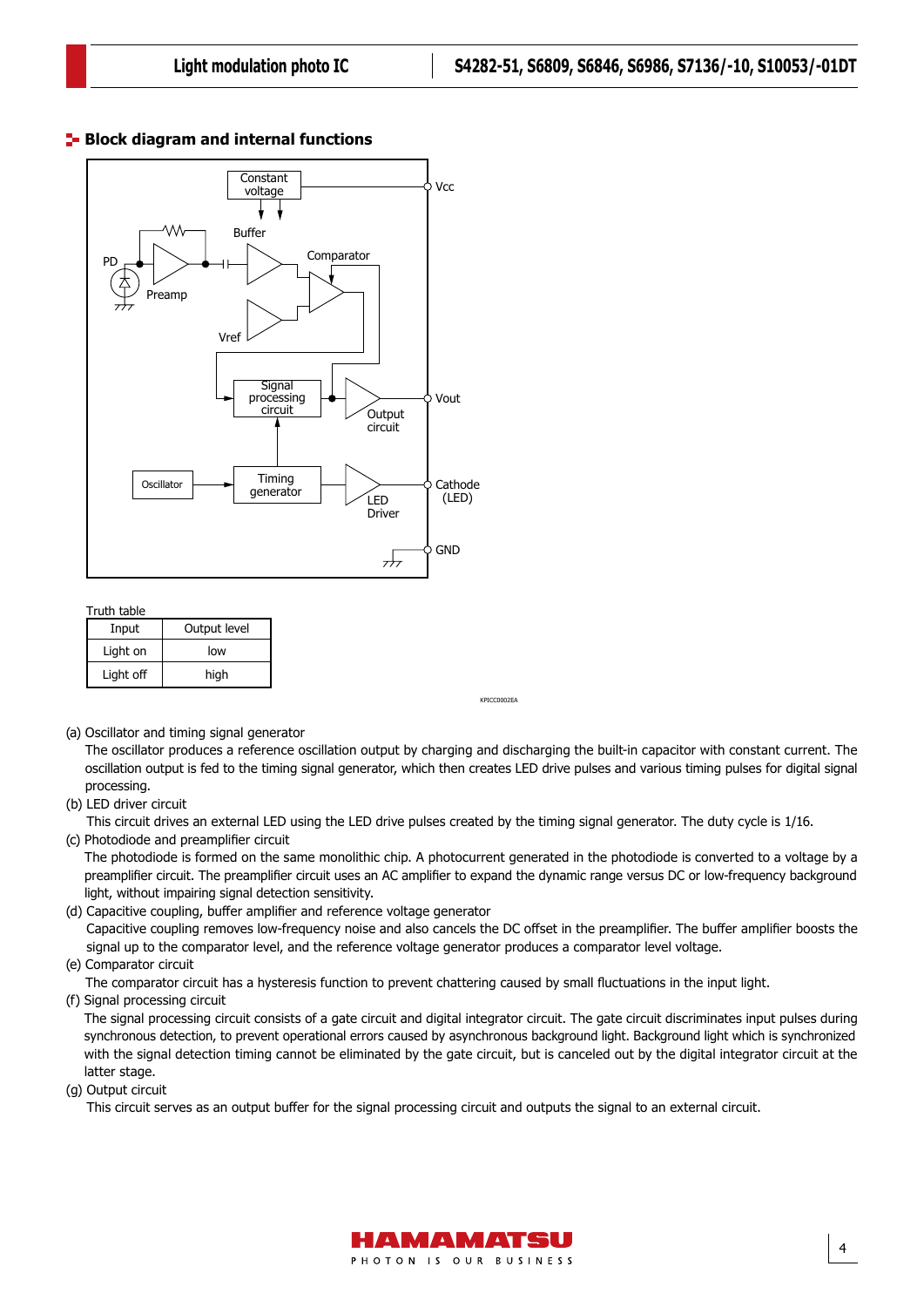#### **<sup>1</sup>** Dimensional outlines (unit: mm)





5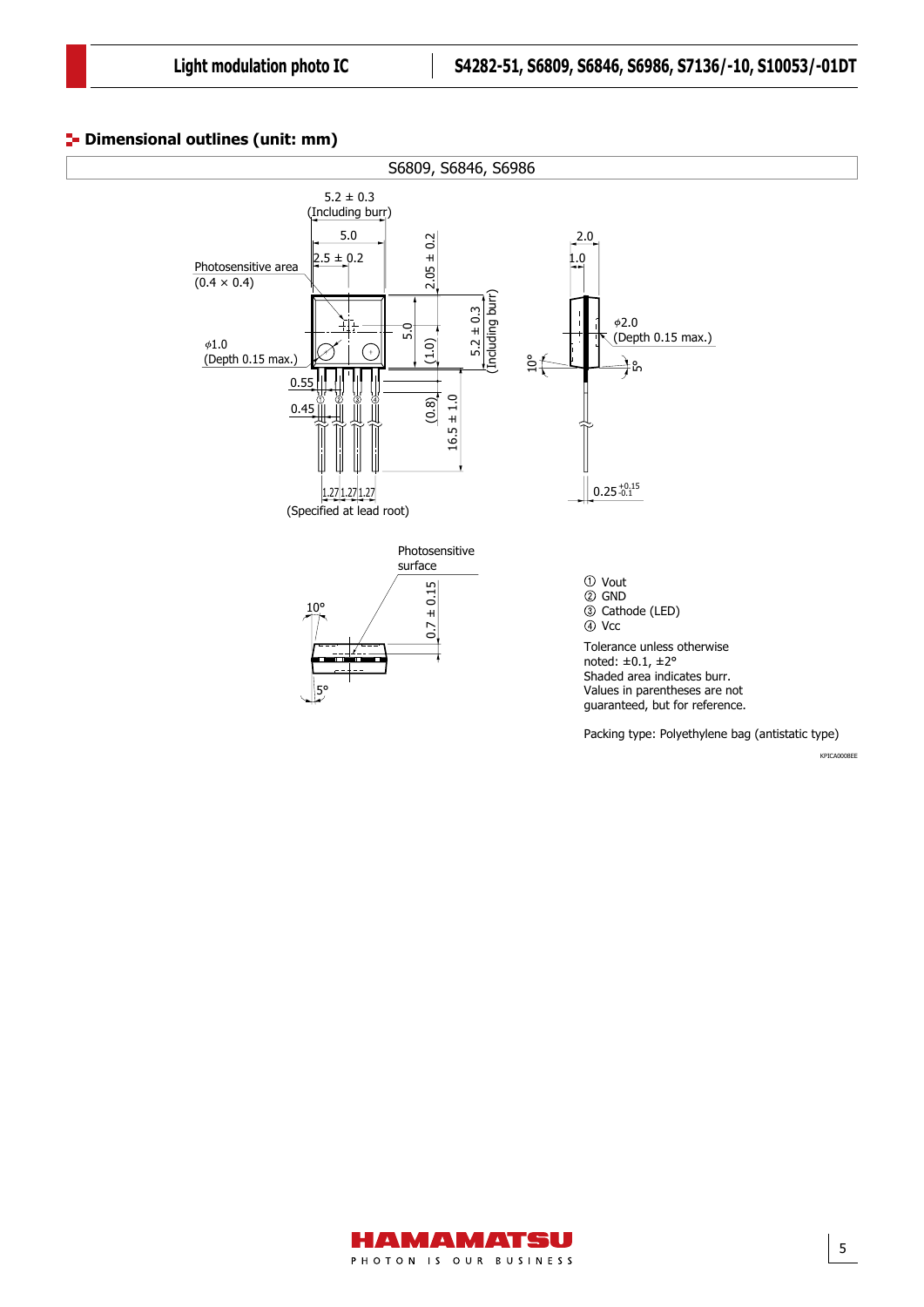

S7136-10



Packing type: Stick

6

KPICA0034EC

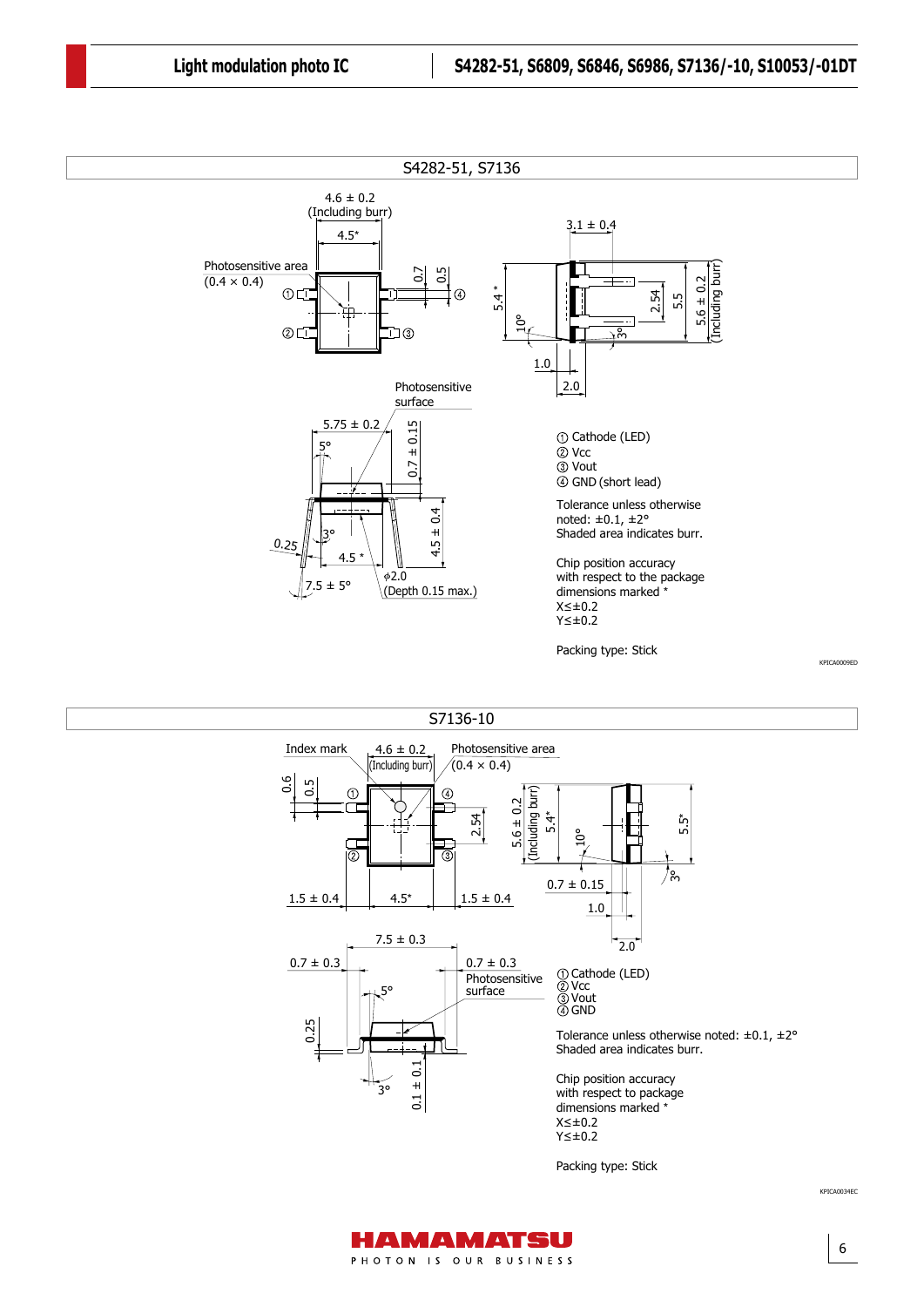





7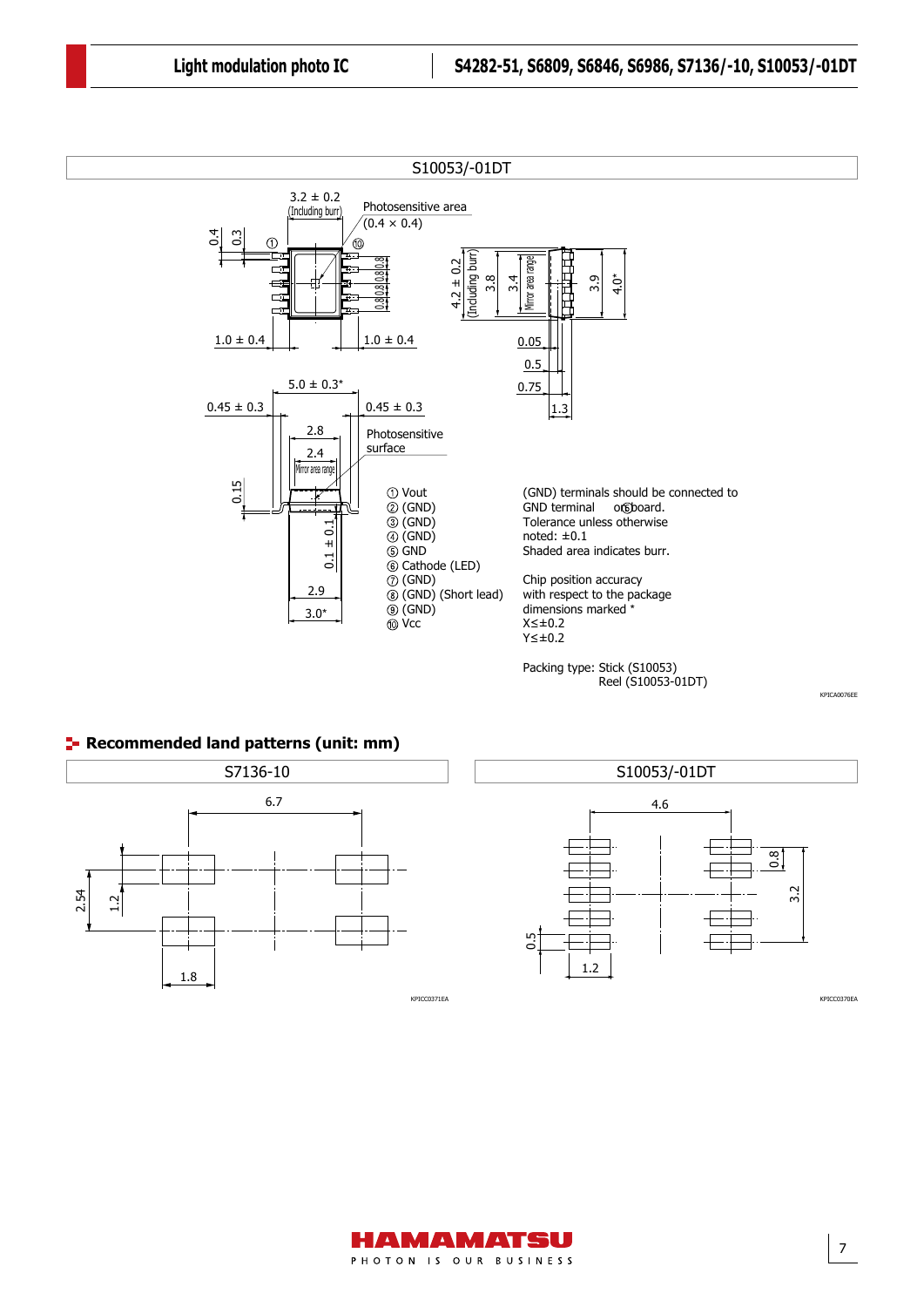## **Reel packing specifications (S10053-01DT)**

Reel (conforms to JEITA ET-7200)

| r diameter       | , diameter  | width | Material       | : characteristics   |
|------------------|-------------|-------|----------------|---------------------|
| Juter            | nuv         | Tape  |                | Electrostatic       |
| $\phi$ 254<br>mm | φ80<br>' mm | ' mm  | n.<br>$\cdots$ | ntistatic treatment |

Embossed tape (unit: mm, material: PS, electrically conductive)





KPICC0348EA

- Packing quantity 2000 pcs/reel
- **Packing type**

Reel and desiccant in moisture-proof packaging (vacuum-sealed)

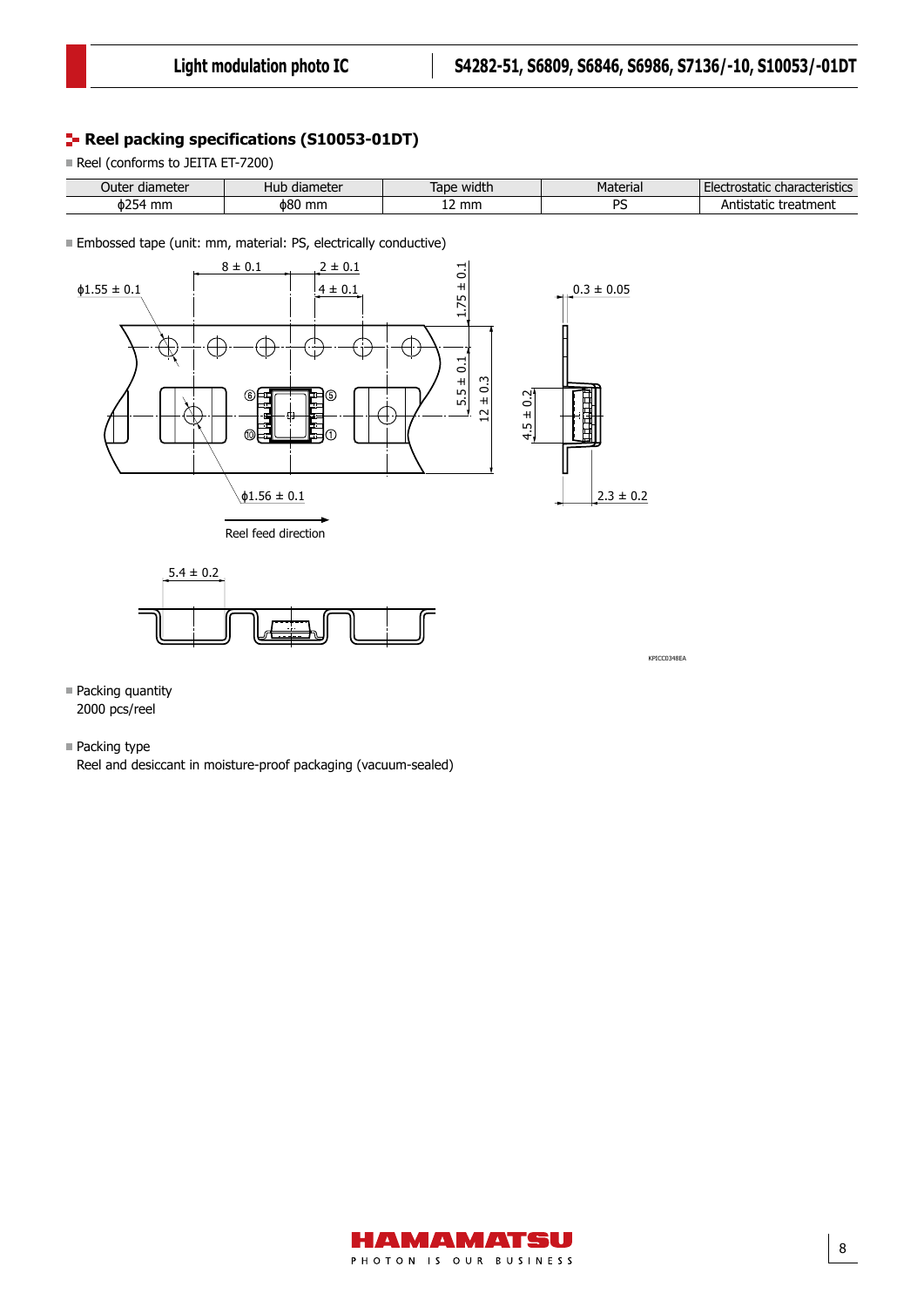#### **Recommended soldering conditions**

| S4282-51, S6809, S6846, S6986, S7136/-10 |                             |                                        |  |  |
|------------------------------------------|-----------------------------|----------------------------------------|--|--|
| Type No.                                 | Solder temperature          | Remarks                                |  |  |
| S4282-51                                 |                             | at least 1 mm away from lead roots*6   |  |  |
| S6809, S6846, S6986                      | 230 °C (less than 5 s) max. | at least 1.8 mm away from lead roots*6 |  |  |
| S7136                                    |                             | at least 1 mm away from lead roots*6   |  |  |
| S7136-10                                 | $*7$                        | -                                      |  |  |

\*6: Lead length: in case of 2 mm or more

\*7: Contact us for detailed information.

Note: When setting the soldering conditions, check for any problems by testing out the soldering methods in advance.

#### S10053/-01DT

The S10053/-01DT supports lead-free soldering. After unpacking, store it in an environment at a temperature of 30 °C or less and a humidity of 60% or less, and perform soldering within 24 hours.



KPICB0171EA

Note: The effect that the product receives during reflow soldering varies depending on the circuit board and reflow oven that are used. When setting the reflow soldering conditions, check for any problems by testing out the reflow soldering methods in advance.